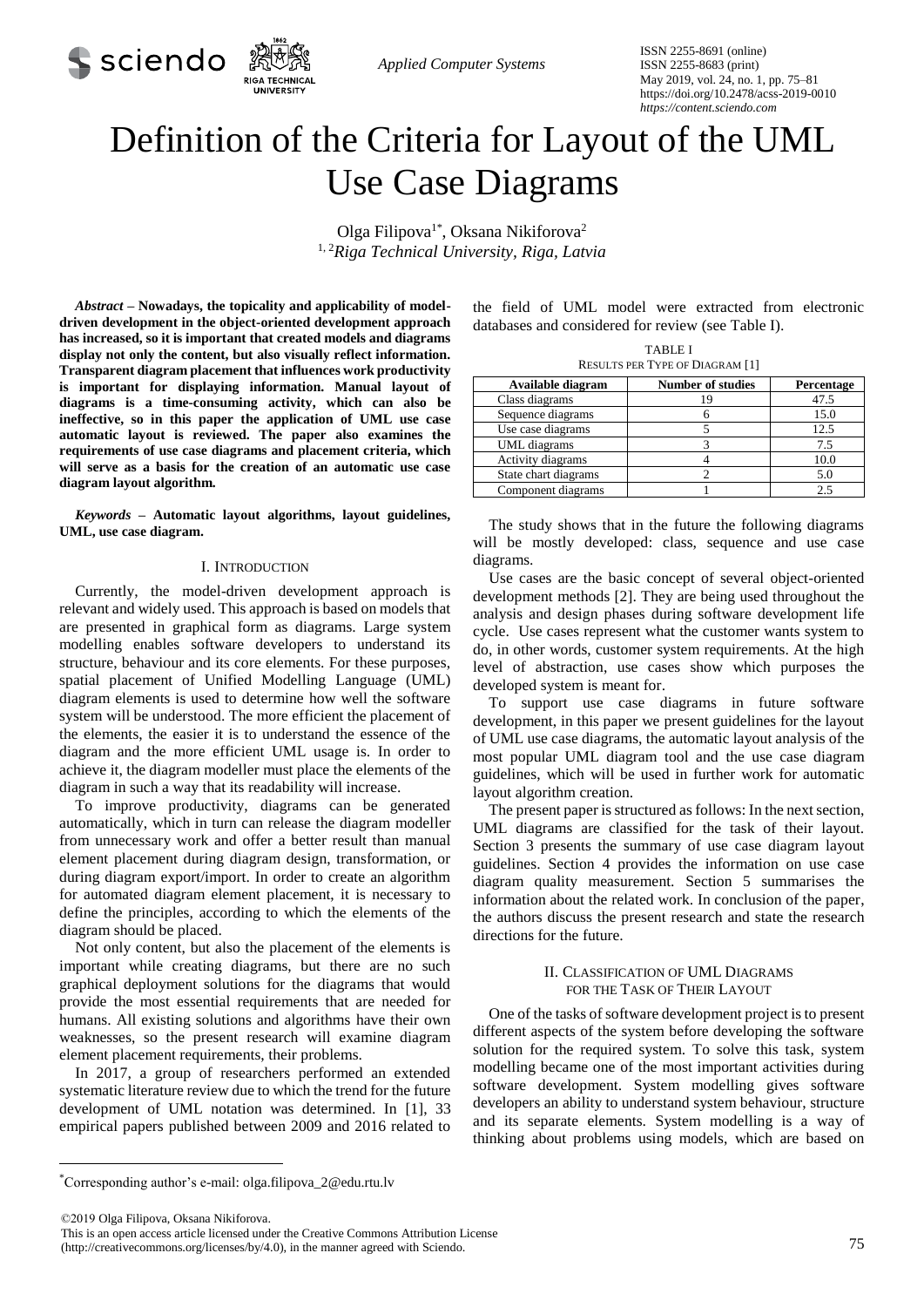real-world ideas. Models are useful for understanding problems, communicating with everyone involved within the project (customers, domain experts, analysts, designers etc.), as well as for modelling enterprises, preparing documentation and designing programs and databases. Modelling promotes a better understanding of requirements, more clear designs and more maintainable systems [3].

Usually a system model is presented as a set of diagrams, where specific notation is defined for each diagram and regulates diagram syntax and semantics. As far as system models are abstractions that portray the essentials of a complex problem or structure by filtering out nonessential details, models are making the problem easy to understand. Thus, the systematic approach to element placement within the diagram, which is specified as a task of diagram layout, plays an important role in completing the task of system modelling, which harmonizes with the area of graph theory.

Nowadays one of the leading notations used in system development is UML (Unified Modelling Language), which is declared as a standard for presentation of software system model and provides a notation, which grows from analysis through design into implementation in object-oriented programming languages.

As a notation of system modelling for different aspects of the system, UML introduces different types of diagrams, which can describe system from different points of view. UML 2.x version distinguishes 14 diagram types (abstract examples of all 14 types are shown in Fig. 1).

We can assume that all diagrams are represented in a graph form to some extent – diagram consists of nodes, which are connected with edges in some manner. However, different diagram types can have different structure: a diagram can have different types of nodes or edges, diagram should be constructed in some special manner.

The simplest presentation of elements from the perspective of graph layout has a deployment diagram. It has two types of elements, one of them is a node, which describes physical place of system deployment, and the other one is an edge between nodes. The same is within the object diagram, where regarding UML notation, diagram has two types of elements – objects and links between them. Layout algorithms used for regular graphs can be applied to this group of UML diagrams. However, diagrams having different types of edges or nodes must be analysed separately from diagrams with one type of edges and one type of nodes because extra type of elements can require extra conditions be taken into consideration in diagram layout [3].

Although the use case diagram has simple structure, where actors communicate with use cases by relationships, the diagram can have additional conditions on actors' placement according to the set of use cases, which in turn specifies the boundary of the system. State machine, also known as state chart, has the same structure as the use case diagram. The UML communication diagram has similar structure, but a bit complicated – objects are connected by edges having complicated structure. The link is presented as a connector, which is anchored with the message object that passes to another object. Therefore, in addition to the rules of element placement according to graph structure, the distance between objects, the placement of the name of message and, if possible, the orthogonal layout of the diagram itself should be taken into consideration to layout the diagram. Composite structure diagram has the same layout requirements: Diagram has two types of nodes, which relate to one type of edges and names placed on them. These four diagram types can be grouped into one requiring specific regulations for graph nodes.

The UML class diagram has one type of nodes (system classes) and several types of edges (relationships), where several aspects of diagram layout should be taken into consideration, e.g., orthogonality, parents up, tidy up, etc. Component diagrams have one type of nodes and several types of edges like class diagram, but in this case different types of edges have the same semantics and are used for improving readability of the diagram. The same condition applies to a profile diagram, which is a rarely used structure diagram in any specification and describes a lightweight extension mechanism to the UML by defining custom stereotypes, tagged values, and constraints. These three diagram types can be joined into diagrams, which require specific regulations for graph edges.

Logically, a package diagram consists of one type of nodes that represent packages and several types of edges that show how packages relate to each other. In most cases, package diagrams are part of other diagram types – this adds more node types to diagram. Activity diagram also has several types of nodes: activity, entry point and exit point; and several arc types. However, the edge structure is complicated: edges can split into several flows and then join into one, also edges can be split into alternative flows. These two types of diagrams can be joined into diagrams, which require specific regulations for graph edges and nodes.

Sequence diagram has even more special structure: all the objects are allocated horizontally at the top of diagram, except objects created during system operating, each of objects has its activity time, and the sequence of messages is shown by links demonstrating its control flows. Interaction overview diagram has the same structure as an activity diagram, but instead of activities, nodes of interaction overview diagram can have separate sequence diagrams, also edges have a simpler structure – no flow separation and joining. Timing diagram cannot be considered as a graph because it has no nodes. These three diagram types can be joined into diagrams with specific conditions for general structure and should be analysed separately in the context of diagram layout.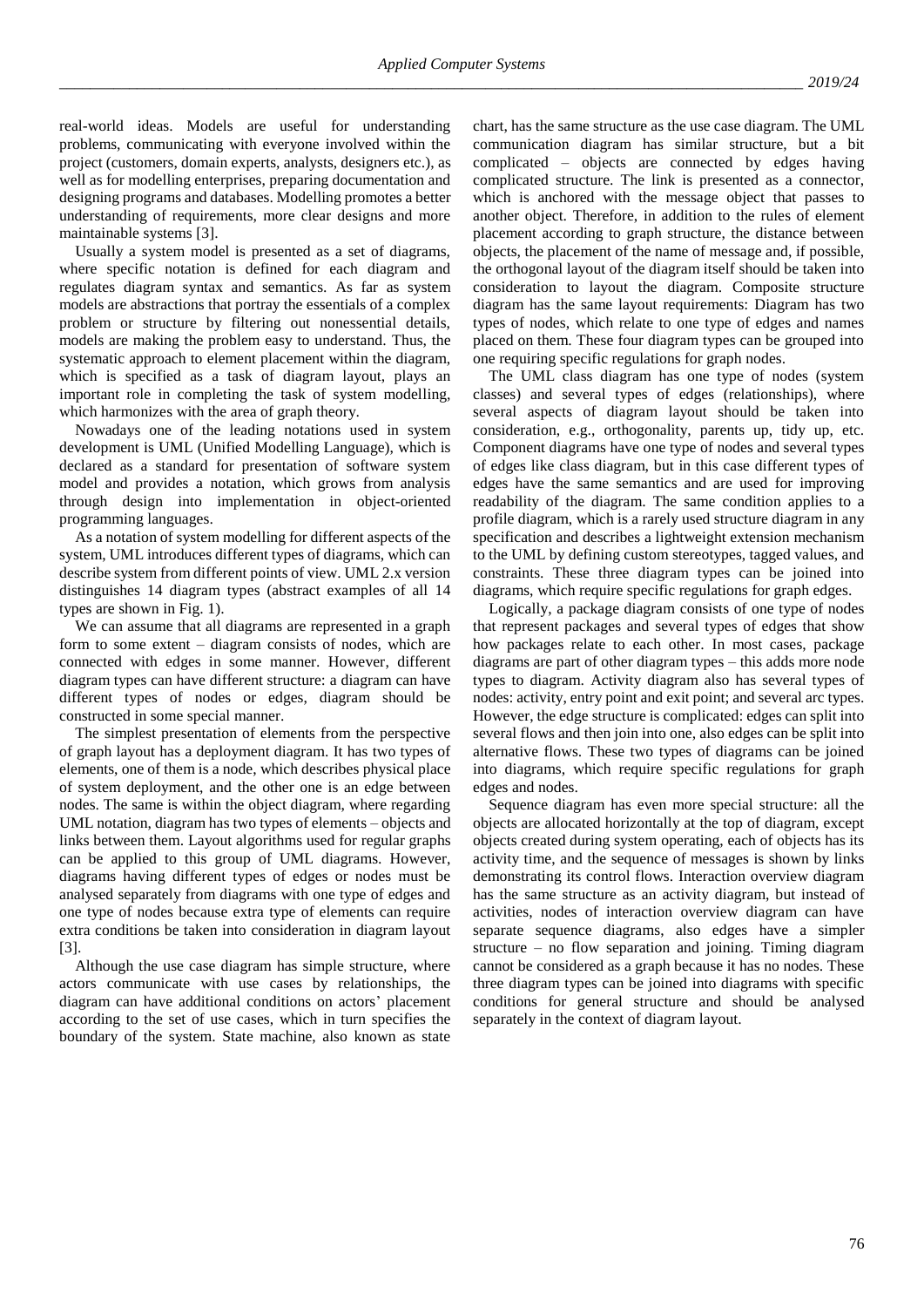

Fig. 1. Classification of UML diagrams in the context of their layout (modified from [3]).

Taking into consideration the specific requirements to structure, placement of elements and construction principles described above, UML diagrams are grouped as it is shown in Fig. 1. Tilley and Huang in [4] discuss that UML diagram efficiency depends on UML syntax and semantics, layout of UML diagram elements and domain knowledge. Therefore, the diagram layout is an essential factor for diagram reading and comprehension, which should be studied based on diagrams aesthetics trying to explain effective diagram construction principles and developing algorithms for automatic diagram layout.

Not all 14 different types of UML diagrams are used on a regular basis when documenting systems and/or architectures. The Pareto principle seems to apply in terms of UML diagram usage as well  $-20\%$  of the diagrams are being used 80 % of the time by developers. The common ones in software development are class diagrams, sequence diagrams and use case diagrams [1]. All these three diagrams belong to different groups in the context of their layout according to classification in Fig. 1, so far, they should be analysed separately. The authors started their research on layout of UML diagrams with class diagram in 2011 offering the algorithm based on application of genetic algorithm [5]. The algorithm gave good results on matching requirements for class diagram layout, but worked very slow – about 10 minutes to layout 40 classes. The research for class diagram continued and the algorithm based on principle of modularity was offered in [6]. It was quite fast, but not all the criteria were supported. In parallel, criteria for layout of UML sequence diagram and layout abilities offered in UML modelling tools have been studied since 2014. As a result, the algorithm for sequence diagram layout has been developed to support 14 criteria out of 16 stated. The main results of this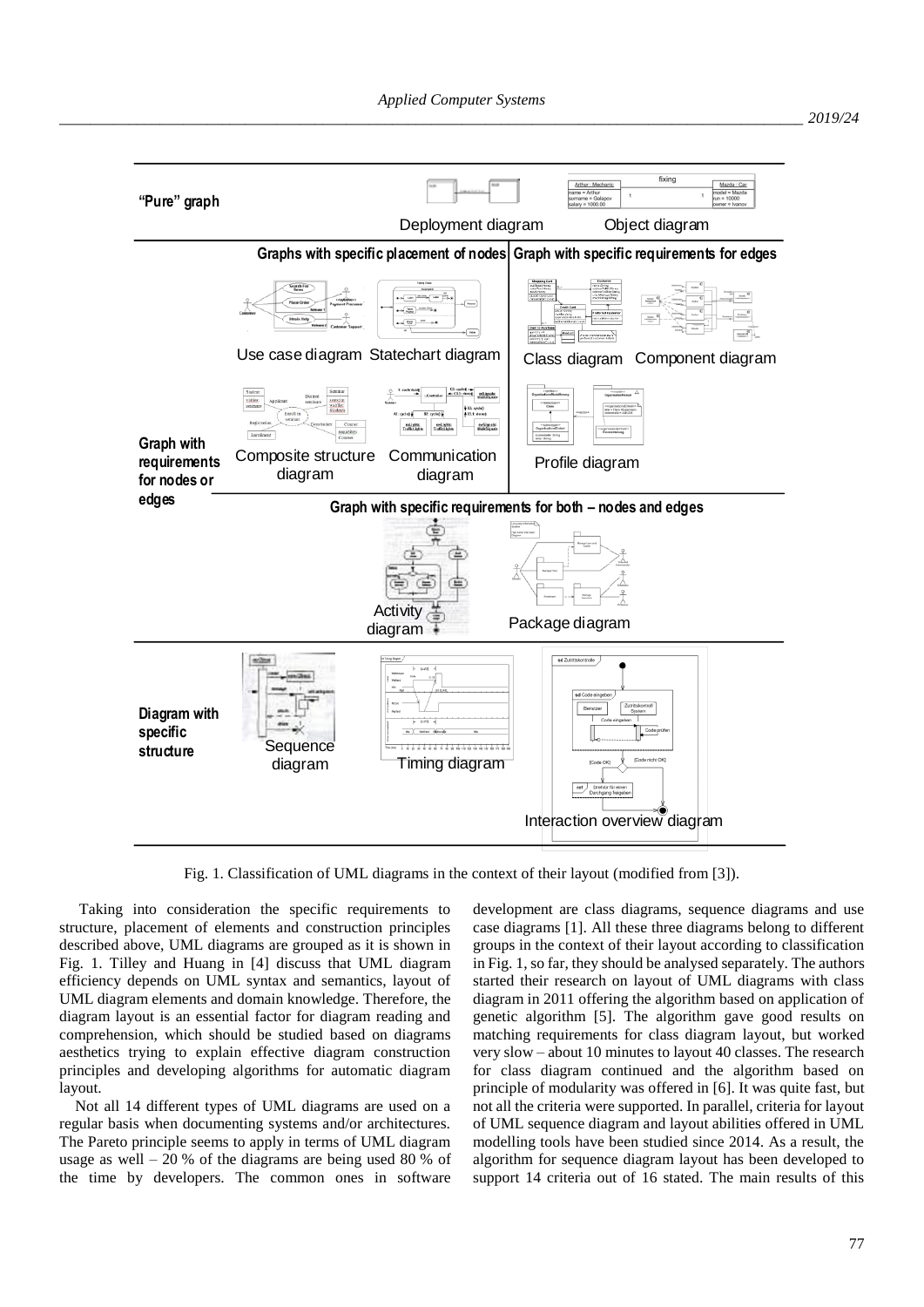research were published by authors in [6]–[8]. So far, the focus of this paper is placed on the layout of UML use case diagrams.

# III. GUIDELINES FOR USE CASE DIAGRAM LAYOUT

Reorganising diagram elements may take a lot of time that would be better spent on content improvement and addition of missing information. Therefore, in this case, it is useful to leave diagram element placement operation to the automatic element placement algorithm. When the use case diagram consists of a few elements, it can be improved manually because it will not take much time. In turn, use case diagrams often contain much more elements, so the application of the algorithm becomes more topical.

Since the creation of use case diagrams, a few authors have adopted several parts of this idea, especially Cockburn [9] offering guidelines for use case diagrams. Use cases are adopted as part of the UML standard and their diagrams are most widely used in parts of this language. Several other books and articles were published for use cases, describing a variety of systems – not just software, but also business systems (such as embedded systems). Nowadays, the Internet of Things and Industrial Internet choose use cases [10]. Prior to the development of the diagram placement algorithm, the requirements to be met by this algorithm were defined. Until now only two books [9] and [11] are known to describe UML use case diagrams, because placement and diagram perception questions are rarely discussed in UML.

After performing a literature survey, it was determined that guidelines for use case diagrams could be separated into two levels: macro and micro levels (see Table II).

TABLE II GUIDELINE TYPES OF USE CASE DIAGRAM

| Level       | <b>Guideline type</b>          | <b>Number of guidelines</b> |
|-------------|--------------------------------|-----------------------------|
| Micro level | Actor layout guidelines        |                             |
|             | Relationship layout guidelines |                             |
|             | Note layout guidelines         |                             |
| Macro level | Readability guidelines         |                             |
|             | Simplicity guidelines          |                             |

Micro level includes 11 guidelines, while macro level contains 10 guidelines that together make up 21 guidelines.

# IV. DETERMINATION OF USE CASE DIAGRAM LAYOUT **QUALITY**

The quality of use case diagrams is very difficult to determine, but there are some aspects that are simple, such as a number of intersecting lines and line curves are obvious drawbacks and should be avoided.

When it comes to the quality of diagram, its elements and size are determined in the beginning.

According to [12], a diagram element is any line, shape, or textual label that appears in a diagram and:

- can be positioned within the diagram by itself; or
- can be shown or hidden by itself; or
- contains other diagram elements.

In turn, the size of a diagram is the number of its diagram elements. While counting use case diagram elements, the following aspects are also considered:

- names can be neither hidden nor moved so they do not count as separate elements. Stereotypes, on the other hand, can be hidden so they count as labels,
- adornments with fixed position relative to the adorned element are not counted, e.g., arrow heads. Adornments that can be moved include multiplicities, association names.

According to [12], a diagram flaw is an instance of:

- 1) bends of lines that are considered flaws;
- 2) intersections that are considered flaws if they are visible and not a syntactic element of the language;
- 3) touching elements that are considered a flaw, unless they have close syntactic or semantic association;
- 4)sets of merged lines or aligned lines that are close together and are considered a flaw, unless they have the same type and share exactly one of their endpoints;
- 5) two flaws that are fused into one flaw, if they are very close together and caused by the same intersecting elements.

Finally, the topological quality of a diagram is defined as the number of laws it contains.

It should be considered that several deficiencies are considered as one, if they are close to each other and caused by the same elements.

When it comes to the quality of diagram, counting only the drawbacks of diagrams would be wrong, because with an increase in the number of diagram elements, the number of drawbacks is also increasing, which makes it obvious that a number of drawbacks in diagrams with a small number of elements will also not be large. Therefore, the following formula is used to determine the level of deficiency:

$$
G = \frac{m}{n},\tag{1}
$$

where  $n - a$  number of use case diagram elements,  $m - a$ number of use case diagram flaws.

Further in the paper, automatic algorithms are reviewed and the quality of element layout is calculated by using the previously mentioned formula (1). The acquired results are marked as follows: a high value means that the quality of use case diagram is poor, and vice versa, a small value means the diagram quality is good.

The authors have reviewed the five most popular UML modelling tools such as MetaEdit+, Astah, Enterprise Architect, Visual Paradigm and MagicDraw and their automatic layout algorithms. They are selected as the only ones from the most popular tools, which offer automatic layout abilities for UML diagrams. The very brief review shows that usually tools suggest applying regular algorithms used for graph layout (tree, circular, organic, compact, hierarchical, orthogonal etc.), which can be applicable to use case diagram; therefore, the authors have selected them for a deeper analysis.

While performing automatic algorithm analysis one and the same use case diagram has been created in all reviewed tools. Diagram has the following elements: 8 actors, 8 use cases, 13 relationships, one system border, 11 text titles which in total makes 41 diagram elements.

Initial diagram flaw rate was different in all reviewed tools due to a specific diagram element display. Some tools, such as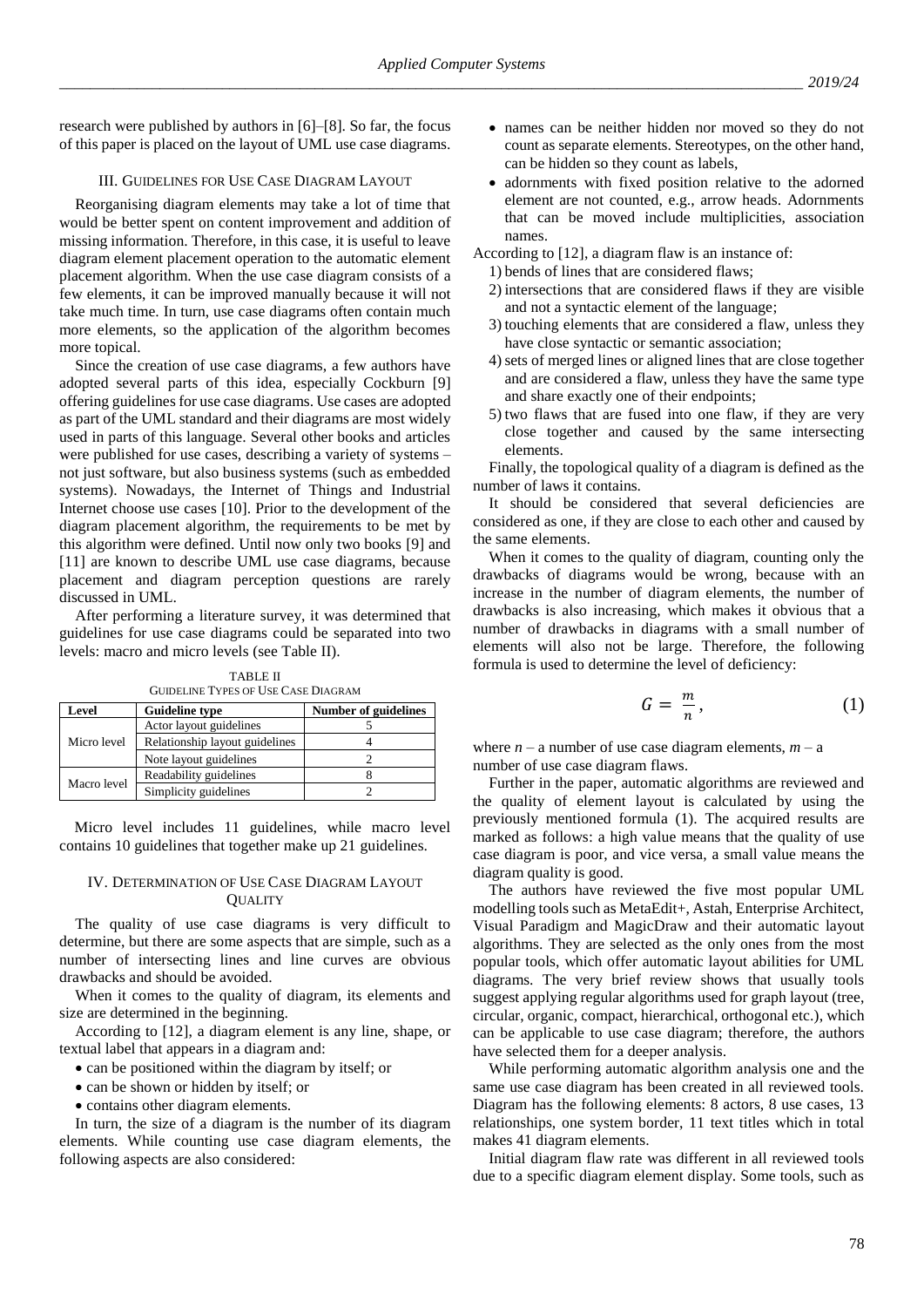MetaEdit + and Astah, offer only one automatic layout algorithm that in both cases reduces the quality of the diagram. Other tools include several layout algorithms, such as hierarchical, orthogonal, automatic, etc., but these algorithms do not fully support the guidelines defined in the work. The highest flaw rate was determined by the use case diagram after the automatic layout algorithm usage in Astah. This algorithm doubles the flaw rate value.

According to [12], a flaw rate of a diagram should not exceed 0.5 and number of flaws should not exceed 15–20, otherwise a diagram flaw rate makes it less readable and some important information might get lost. By analysing the layout algorithms, it may be seen that only few of the algorithms can reduce the flaw rate to be less than 0.5.

Based on the results of layout algorithm analysis, given in Table III, the authors suggest development of the UML use case diagram layout algorithm for their further research.

| <b>TABLE III</b>                  |
|-----------------------------------|
| <b>USE CASE DIAGRAM FLAW RATE</b> |

| <b>Case tool</b>            | Lavout                | <b>Flaw rate</b> |
|-----------------------------|-----------------------|------------------|
| MetaEdit+                   | Without layout        | 0.6829           |
|                             | Automatic             | 0.7561           |
| Astah                       | Without layout        | 0.6585           |
|                             | Automatic             | 1.3415           |
|                             | Without layout        | 0.6585           |
|                             | Circular/Ellipse      | 0.8537           |
|                             | Neaten                | 0.6098           |
|                             | Spring                | 1.0240           |
| <b>Enterprise Architect</b> | Digraph               | 1.0730           |
|                             | Converge              | 0.9024           |
|                             | Diverge               | 0.6585           |
|                             | Auto route            | 0.2439           |
|                             | Without layout        | 0.4634           |
|                             | Orthogonal edge route | 0.2683           |
|                             | Automatic             | 0.5366           |
| Visual Paradigm for         | Hierarchic            | 0.6341           |
| UML.                        | Orthogonal            | 0.7561           |
|                             | Compact circular      | 0.8048           |
|                             | Organic               | 0.6829           |
|                             | Compact               | 0.4634           |
|                             | Without layout        | 0.7805           |
|                             | Ouick                 | 0.9756           |
|                             | Hierarchic            | 0.9756           |
| MagicDraw                   | Orthogonal            | 0.3415           |
|                             | Organic               | 0.9756           |
|                             | Circular              | 1.0240           |
|                             | Grid                  | 1.2439           |

## V. RELATED WORK

Already in 1985, several works were devoted to the entity relationship diagrams. Batini, Furlani and Nardelly in their research [13] reviewed several aesthetic and applied topologyform-metric approaches.

The authors of the study [14] defined two algorithms that corresponded to certain functions of visual organisation. The first algorithm gradually enlarged the image by selecting and applying placement guidelines to the nodes for as long as no raw node remained and the second was a parallel genetic algorithm.

New approaches and techniques for graph placement were offered in [15] and [16].

Some studies were also carried out for class diagram placement. Battista and his colleagues [17] studied the

algorithms of graph formation and their aesthetics. Class diagram work [18] offered aesthetic criteria reflecting complex features of a UML class diagram, a placement algorithm supporting all these features, as well as a graph-building framework capable of producing images according to these criteria. Authors of [19] proposed an algorithm based on a topology-form-metric approach for class diagram automatic layout. In contrast, in [20], authors formulated the main criteria for effective class diagram placement from the perception theory point of view.

Other UML diagrams were also studied. For example, [21] offered an approach that facilitated communication among project participants by creating sequence diagrams in technical documentation.

The authors [22] proposed several criteria for sequence diagrams based on the traditional aesthetics of graphs. The latest research [23], which was dedicated to sequence diagrams, offered a deployment algorithm that could calculate the life line sequence according to different optimization criteria. This work also looks at the problem of sequence diagram size by introducing vertical compression and managing its text labels to compress them horizontally.

Activity diagrams were not left behind as well. In [24], an automated visualization tool for UML activity diagrams was proposed.

There are also several works devoted to an understanding of diagrams. Harald Störrle demonstrated how the diagram size affected the diagram flaw rate in [12], the more elements diagram contained, the greater number of flaws there were. In another work [25], the author also demonstrated that the quality of the placement of diagram elements affected its understanding.

As can be seen from the foregoing, researchers have recently devoted their attention to the automatic placement of UML sequences, activities and class diagram elements, but some diagram layout mechanisms are not considered at all, such as use case diagrams. The study [26] offered an automatic use case diagram layout algorithm in 2008. In this work, Sugiyama algorithm [27] was used as a basis for use case diagram layout algorithm development. Unfortunately, this algorithm does not follow all previously mentioned guidelines as well as the result of the layout does not support the latest version of XMI.

## VI. CONCLUSION AND FURTHER RESEARCH

Within the framework of the present research, the authors have discussed the necessity of use case diagrams for the highlevel understanding of system functionality and the automatic layout of UML use case diagrams. Based on the existing studies, the authors have collected a set of guidelines which have been divided into two levels: micro and macro levels. In total, the authors defined more than 20 guidelines, which should be followed while creating use case diagrams to make them easy to understand.

To ensure that an automatic algorithm that meets all defined guidelines does not exist, the authors have analysed automatic layout algorithms. As a result, none of the available algorithms have met all previously defined guidelines.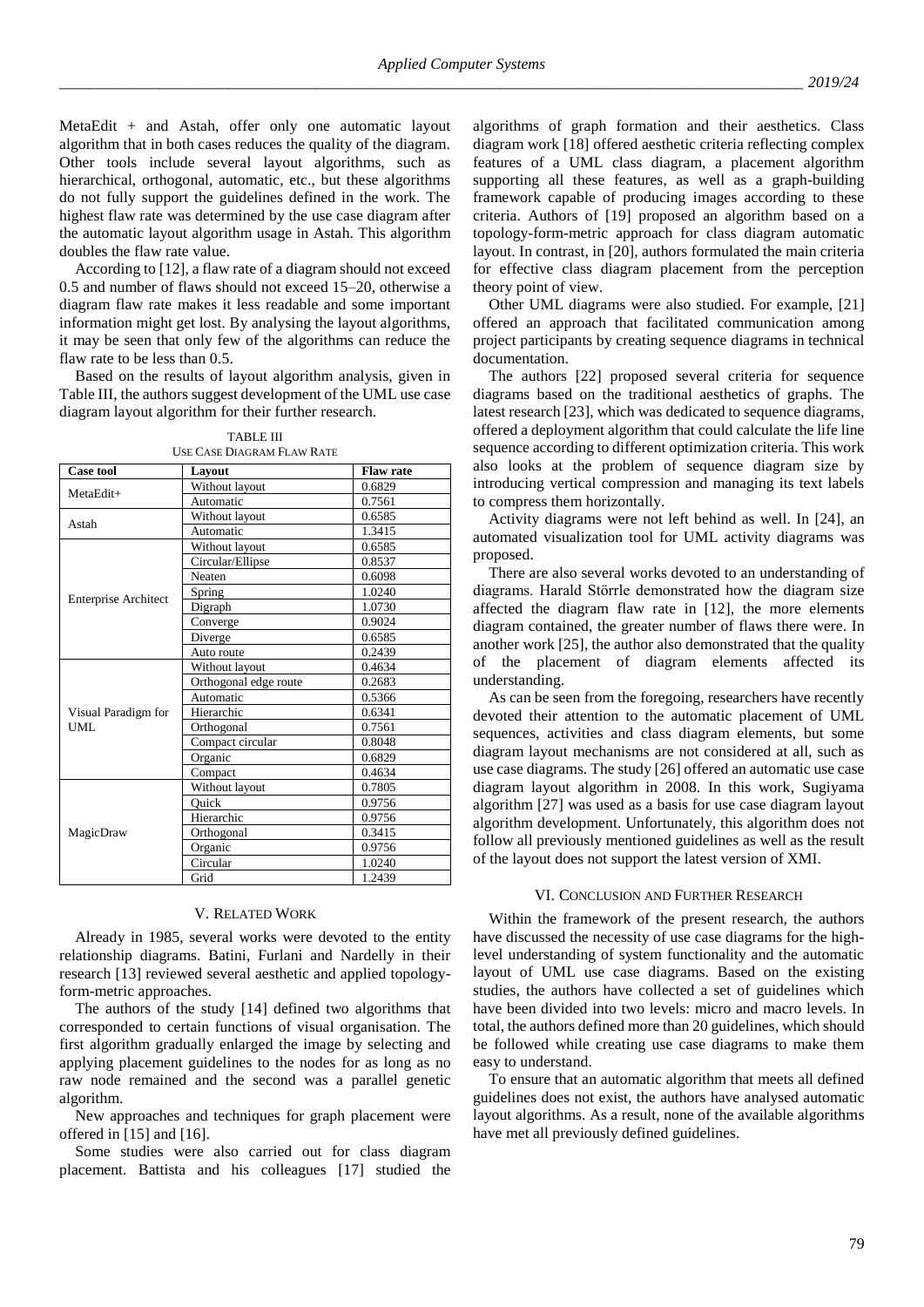The main conclusions of the research are the following:

- the layout of the diagram is a complicated task due to a large number of guidelines that should be taken into consideration when placing elements in the diagram;
- modeller cannot use convenient algorithms for graph presentation to layout the UML use case diagram due to its specific structure; therefore, some unique methods should be applied;
- layout quality affects the understanding of UML use case diagrams;
- the quality of the layout algorithm strongly depends on the size of a use case diagram.

As a further research step, the automatic use case diagram layout algorithm, which will support all the above-mentioned guidelines, will be created.

#### **REFERENCES**

- [1] M. Guo, C. Zhang, and F. Wang, "What is the Further Evidence about UML? - A Systematic Literature Review" *in 2017 24th Asia-Pacific Software Engineering Conference Workshops (APSECW)*, 2017, pp. 106–113. <https://doi.org/10.1109/APSECW.2017.28>
- [2] M. Seidl, M. Scholz, C. Huemer, and G. Kappel, *Introduction. In: UML @ Classroom. Undergraduate Topics in Computer Science*. Springer, Cham, 2015, pp. 206[. https://doi.org/10.1007/978-3-319-](https://doi.org/10.1007/978-3-319-12742-2_1) [12742-2\\_1](https://doi.org/10.1007/978-3-319-12742-2_1)
- [3] A. Galapovs, and O. Nikiforova, "UML Diagram Layouting: the State of the Art", *Computer Science. Applied Computer Systems*, vol. 44, no. 1, 2012, pp. 101–108. [https://doi.org/10.2478/v10143-](https://doi.org/10.2478/v10143-011-0027-0) [011-0027-0](https://doi.org/10.2478/v10143-011-0027-0)
- [4] S. Tilley, and S. Huang, "A qualitative assessment of the efficacy of UML diagrams as a form of graphical documentation in aiding program understanding", *SIGDOC: Proceedings of the 21st Annual International Conference on Documentation*, ACM Press, 2003, pp. 184–191.<https://doi.org/10.1145/944905.944908>
- [5] A. Galapovs, and O. Nikiforova, "Several Issues on the Definition of Algorithm for the Layout of the UML Class Diagram", *Proceedings of MDA&MDSD 2011, 3rd International Workshop on Model Driven Architecture and Modeling Driven Software Development In conjunction with the 6th International Conference on Evaluation of Novel Approaches to Software Engineering*. Lisbon: SciTePress, pp. 68–78, 2011.
- [6] O. Nikiforova, D. Ahilcenoka, D. Ungurs, K. Gusarovs, and L. Kozacenko, "Several Issues on the Layout of the UML Sequence and Class Diagram", *Proceedings of the 9th International Conference on Software Engineering Advances*, *ICSEA*, October 12–16, 2014, pp. 40–47. Available from http://www.thinkmind.org/
- [7] O. Nikiforova, S. Putintsev, and D. Ahilcenoka "Analysis of Sequence Diagram Layout in Advanced UML Modelling Tools", *Applied Computer Systems*, vol. 19, no. 1, 2016, pp. 37–43. <https://doi.org/10.1515/acss-2016-0005>
- [8] O. Nikiforova, and K. Gusarovs, "Comparison of BrainTool to Other UML Modeling and Model Transformation Tools", *AIP Conference Proceedings, International Conference on Numerical Analysis and Applied Mathematics ICNAAM 2016*, vol. 1863, no. 1, 2017. <https://doi.org/10.1063/1.4992503>
- [9] A. Cockburn, *Writing Effective Use Cases.* Boston: Addison-Wesley, 2001, pp. 304.
- [10] I. Jacobson, I. Spence, and B. Kerr, "Use-case 2.0", Communications of the ACM, vol. 59, no. 5, 2016, pp. 61–69. <https://doi.org/10.1145/2890778>
- [11] S. W. Ambler, *The Elements of UML 2.0 Style*. New York: Cambridge University Press, 2005, pp. <https://doi.org/10.1017/CBO9780511817533>
- [12] H. Störrle, "Diagram Size vs. Layout Flaws: Understanding Quality Factors of UML Diagrams", *in ESEM '16 Proceedings of the 10th ACM/IEEE International Symposium on Empirical Software Engineering and Measurement,* Article No. 31, 2016, pp. 10. <https://doi.org/10.1145/2961111.2962609>
- [13] C. Batini, L. Furlani, and E. Nardelly, "What is a Good Diagram? A Pragmatic Approach. In Entity-Relationship Approach: The Use of ER Concept in Knowledge Representation", *Proceedings of the Fourth International Conference on Entity-Relationship Approach*, USA, IEEE Computer Society and North-Holland, 1985, pp. 312–319.
- [14] C. Kosak, J. Marks, and S. Shieber, "Automating the Layout of Network Diagrams with Specified Visual Organization", *IEEE Trans. Systems, Man and Cybernetics*, vol. 24, no. 3, 1994, pp. 440–454[. https://doi.org/10.1109/21.278993](https://doi.org/10.1109/21.278993)
- [15] K. Freivalds, and P. Kikusts, "Optimum Layout Adjustment Supporting Ordering Constraints in Graph-Like Diagram Drawing". *Proc. of the Latvian Academy of Sciences*, 2001, pp. 43–51.
- [16] K. Freivalds, U. Dogrusoz, and P. Kikusts, "Disconnected Graph Layout and the Polyomino Packing Approach," *Proc. of Graph Drawing 2001, Lecture Notes in Computer Science*, vol. 2265, 2002, pp. 378–391[. https://doi.org/10.1007/3-540-45848-4\\_30](https://doi.org/10.1007/3-540-45848-4_30)
- [17] G. D. Battista, P. Eades, R. Tamassia, and I. G. Tollis, *Graph Drawing: Algorithms for the Visualization of Graphs*. Pearson, 1999.
- [18] H. Eichelberger, "Aesthetics of class diagrams", *Proceedings of the 1st International Workshop on Visualizing Software for Understanding and Analysis,* VISSOFT, 2002, pp. 23–31.
- [19] M. Eiglsperger, M. Kaufmann, and M. Siebenhaller, "A topologyshape-metrics approach for the automatic layout of UML class diagrams", *Soft Vis'03: Proceedings of the 2003 ACM Symposium on Software Visualization*, 2003, pp. 189–198. <https://doi.org/10.1145/774833.774860>
- [20] D. Sun, and K. Wong, "On evaluating the layout of UML class diagrams for program comprehension" *13th International Workshop on Program Comprehension* (IWPC'05), 2005, pp. 1–10.
- [21] G. Bist, N. MacKinnon, and S. Murphy, "Sequence diagram presentation in technical documentation", *SIGDOC*<sup>'04</sup>: *Proceedings of the 22nd Annual International Conference on Design of Communication*, New York, NY, USA, 2004, pp. 128–133[. https://doi.org/10.1145/1026533.1026566](https://doi.org/10.1145/1026533.1026566)
- [22] T. Poranen, E. Makinen, and J. Nummenmaa, "How to draw a sequence diagram", *Proceedings of the Eighth Symposium on Programming Languages and Software Tools*, SPLST'03, University of Kuopio, Department of Computer Science, 2003, pp. 91–102.
- [23] C. D. Schulze, G. Hoops, and R. von Hanxleden, "Automatic Layout and Label Management for Compact UML Sequence Diagrams", *2018 IEEE Symposium on Visual Languages and Human-Centric Computing* (VL/HCC), Lisbon, 2018, pp. 187–191. <https://doi.org/10.1109/VLHCC.2018.8506571>
- [24] A. Malesevic, D. Brdjanin, and S. Maric, "Tool for automatic layout of business process model represented by UML activity diagram", *Eurocon*, 2013, pp. 537–542.
- [25] H. Störrle, "On the Impact of Layout Quality to Understanding UML Diagrams: Size Matters", *Proceedings of 17th International Conference on Model Driven Engineering Languages and Systems*, MODELS 2014, pp. 518–534. [https://doi.org/10.1007/978-3-319-](https://doi.org/10.1007/978-3-319-11653-2_32) [11653-2\\_32](https://doi.org/10.1007/978-3-319-11653-2_32)
- [26] H. Eichelberger, "Automatic layout of UML use case diagrams", *SoftVis '08, Proceedings of the 4th ACM symposium on Software visualization*, 2008, pp. 105–114. <https://doi.org/10.1145/1409720.1409738>
- [27] K. Sugiyama, S. Tagawa, and M. Toda, "Methods for Visual Understanding of Hierarchical System Structures", *IEEE Transactions on Systems, Man, and Cybernetics*, vol. 11, no. 2, 1981, pp. 109–125[. https://doi.org/10.1109/TSMC.1981.4308636](https://doi.org/10.1109/TSMC.1981.4308636)